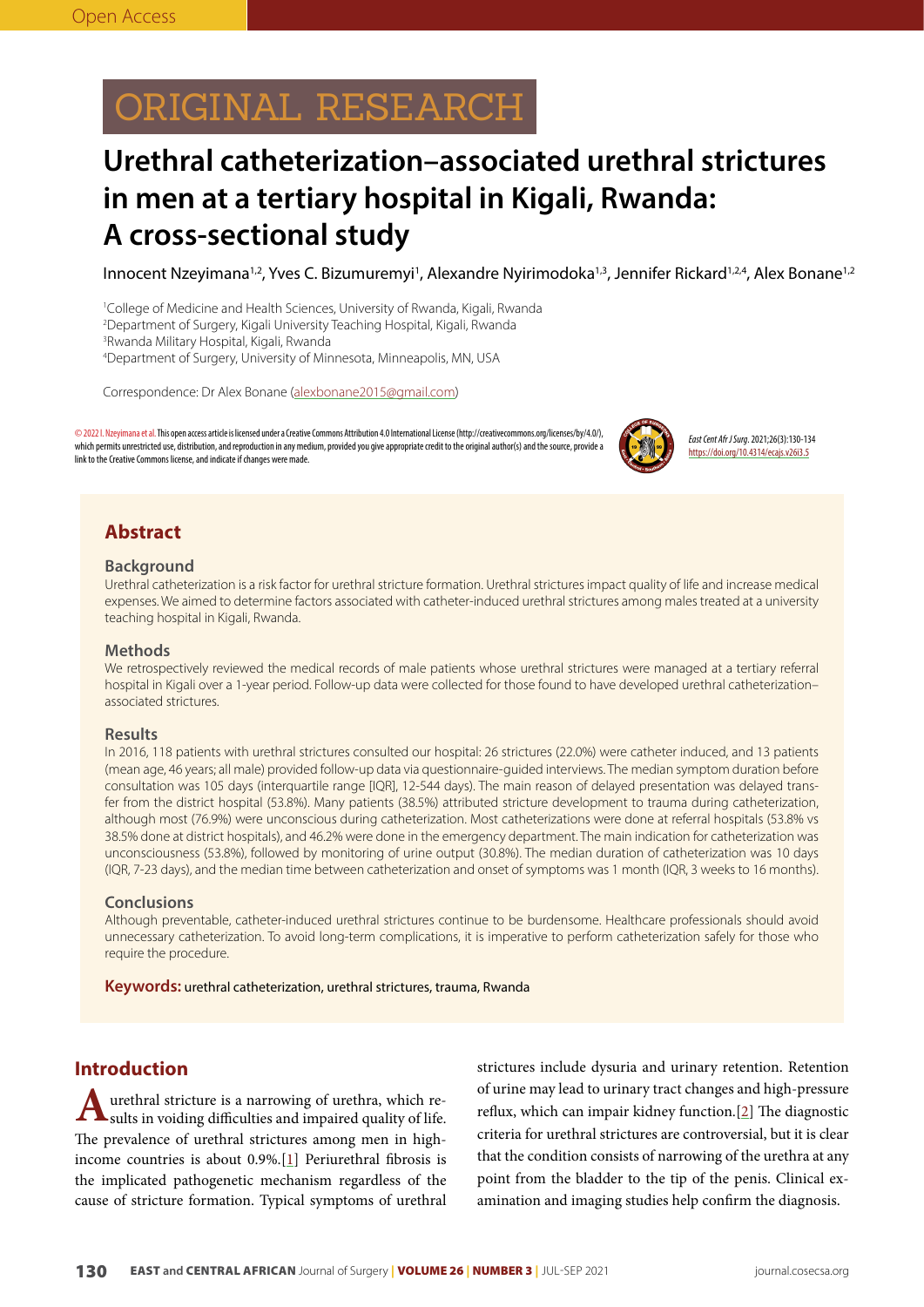$=$ 

One of the common causes of urethral stricture formation is injury to the urethra from inappropriate or prolonged catheterization. Other causes of urethral strictures include sexually transmitted infections, urethral injuries from pelvic fractures or straddle injuries, and urogenital surgical procedures. Infectious causes are becoming less common in high-income countries relative to traumatic and iatrogenic causes.[\[1](#page-3-0)],[\[3](#page-3-2)] Historically, gonococcal urethritis was a common cause of urethral stricture formation; However, with early treatment of infection, this has become less common. Currently, external trauma, the use of various endoscopic instruments, and indwelling catheter placement, have become the more common causes of urethral stricture formation. Urethral dilation, urethrotomy, and urethroplasty are possible treatment options.[[4](#page-3-3)] Management of urethral strictures in low-resource settings can be particularly challenging due to a lack of urologists, limited resources, limited operating theatre space, and financial constraints.[\[4](#page-3-3)]

Untreated or inadequately treated urethral strictures are associated with many complications, including life-threatening conditions, such as Fournier's gangrene, renal failure, bladder dysfunction, and urethral carcinoma. Urethral catheterization use is common for patients who are being prepared for surgery, as well as for patients with impaired consciousness and those who are bedridden for any reason. The burden of urethral strictures is significant in terms of patient quality of life and financial strain.

This study aimed to determine factors associated with catheter-induced urethral strictures among patients managed at a tertiary referral hospital in Rwanda, the circumstances around urethral catheterization, and the mean interval to stricture development after catheterization.

## **Methods**

This was a descriptive study conducted at the Urology Unit of the Department of Surgery at the University Teaching Hospital of Kigali (Centre Hospitalier Universitaire de Kigali, CHUK). CHUK is a 560-bed hospital with about 25% of beds dedicated to surgical patients. It has 6 operating theatres. Urologists operate 3 days in a week and manage 5 clinics per week. As 1 of 3 tertiary referral hospitals staffed with urologists, CHUK receives patients referred from all provinces in Rwanda. Most patients are referred to CHUK from district hospitals, so it is a strategic place to investigate the scope of urologic disease in the country. When patients arrive at the hospital, they are received by a receptionist nurse who reviews the referral note to identify the reason of transfer. An appointment is then scheduled accordingly.

Eligible patients were those who presented to the CHUK Urology Unit's outpatient clinic over a 1-year period (January through December 2016) with a diagnosis of urethral stricture. Most urethral stricture diagnoses were made clinically. Investigations were conducted for confirmation, localization, or to determine the underlying causes of strictures. The target population comprised patients whose urethral stricture diagnoses were secondary to urethral catheterization as confirmed by outpatient consultations. Catheter-induced

**Table 1. Urethral stricture lengths among patients treated for catheterization-associated strictures at the University Teaching Hospital of Kigali urology outpatient clinic, January-December 2016 (N=13)**

| Length   | n(%)  |
|----------|-------|
| $<$ 2 cm | 7(54) |
| $2-4$ cm | 4(31) |
| 4 cm     | 2(15) |
|          |       |

<span id="page-1-0"></span>**Table 2. Causes of urethral strictures managed at the University Teaching Hospital of Kigali urology outpatient clinic, January-December 2016 (N=118)**

| Cause                                 | n(%)     |
|---------------------------------------|----------|
| <b>Trauma</b>                         | 38(32.2) |
| <b>Sexually transmitted infection</b> | 19(16.1) |
| Urethral catheterization              | 26(22.0) |
| Other                                 | 35(29.7) |

urethral strictures were defined according to urologists' assessments based on clinical features and investigational findings. We excluded patients whose urethral strictures were not caused by catheterization. We also excluded patients who had previously been diagnosed with urethral strictures before catheterization.

Data were collected from patient files. Eligible patients were called for study-specific follow-up interviews, and a questionnaire was used to collect data that were missing from the files. Analysed variables included age, residence, symptoms at consultation, duration of symptoms, reason for delayed presentation, indication for catheterization, loss of consciousness during catheterization, pain during catheterization, place of catheterization, duration of catheterization, management, and current status.

Data were entered into an Excel (Microsoft Corp., Redmond, WA, USA) database and analysed using SPSS Statistics for Windows, version 26 (IBM Corp., Armonk, NY, USA). Descriptive statistics were compiled and calculated, with frequencies and percentages used to summarize categorical variables, and medians and interquartile ranges (IQRs) were used to summarize continuous data.

The CHUK Ethics Committee granted ethical approval, and all patients who were contacted to participate provided informed consent.

## **Results**

In 2016, 118 patients presented to the CHUK urology outpatient clinic with urethral strictures. Among these, 26 patients (22.0%) had catheter-induced strictures ([Table 2](#page-1-0)). Thirteen patients with catheterization-induced strictures were identified for follow-up and enrolled in the study.

All 13 patients were male. The mean age was 46 years (range, 13-87 years), and most (n=12, 92.3%) were referred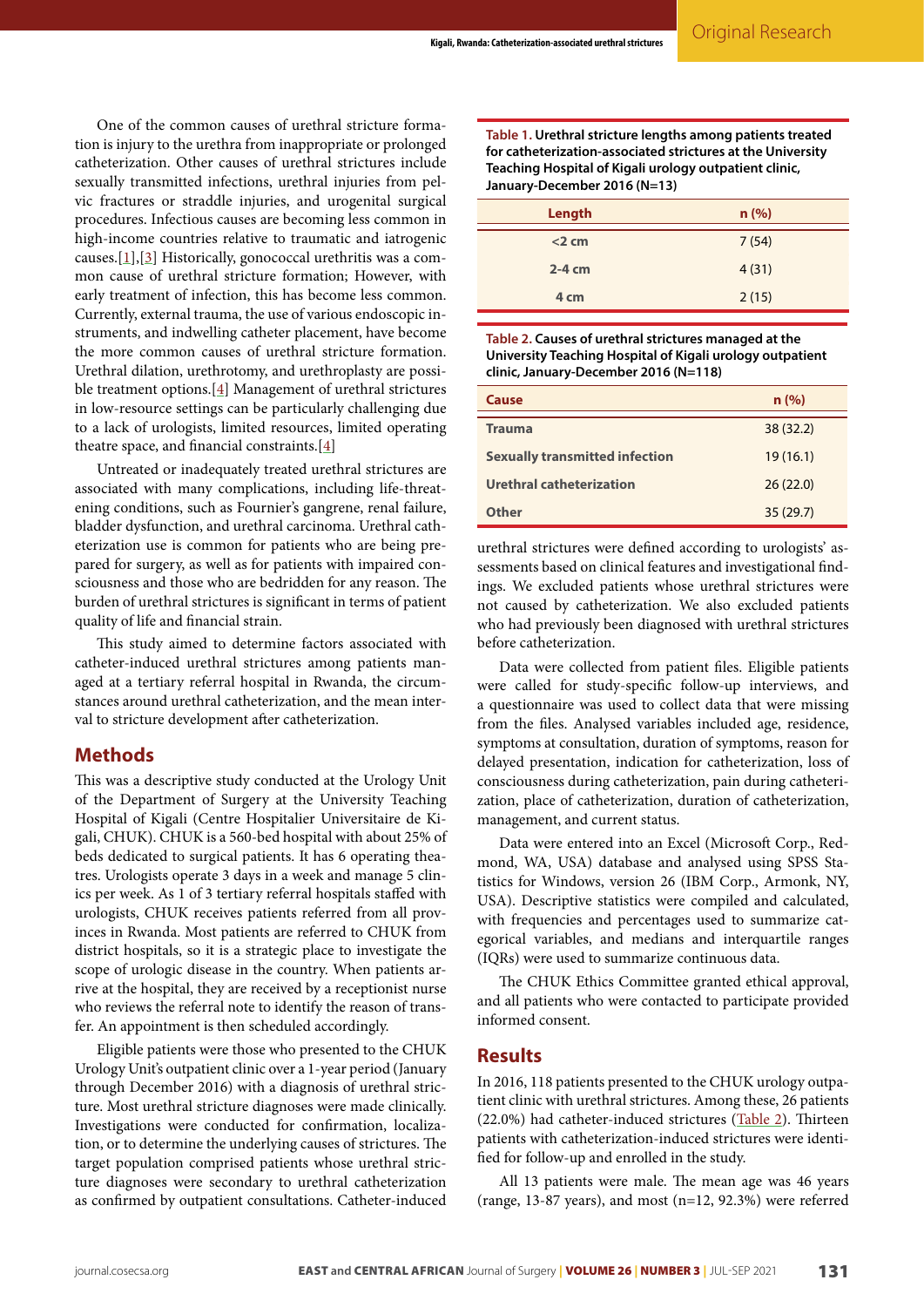<span id="page-2-0"></span>**Table 3. Predisposing factors associated with urethral stricture development, as reported by patients treated for catheterization-associated strictures at the University Teaching Hospital of Kigali urology outpatient clinic, January-December 2016 (N=13)**

| <b>Factor</b>                               | n (%)   |
|---------------------------------------------|---------|
| <b>Trauma during catheterization</b>        | 5(38.5) |
| <b>Prolonged indwelling catheterization</b> | 3(23.1) |
| Other                                       | 3(23.1) |
| <b>None</b>                                 | 2(15.4) |

from a district hospital. Most of the patients (n=8, 61.5%) had complete urinary retention at the first consultation at CHUK, and the remainder had difficulty passing urine. The median duration of symptoms before urological consultation was 105 days (IQR, 12-544 days). Most patients (n=7, 53.8%) reported delayed transfer by the district hospitals as the reason for late consultation.

Five patients (38.5%) mainly attributed their symptoms to trauma during catheterization [\(Table 3](#page-2-0)). Another explanation of symptom origin was prolonged catheterization (n=3, 23.1%). Most patients (n=10, 76.9%) were unconscious at the time of catheterization because of an underlying medical condition. Of the 3 patients who were awake during the procedure, 2 reported severe pain during catheterization. Five patients (38.5%) reported experiencing urethrorrhagia during or after catheterization. Most catheterizations (n=7, 53.8%) were performed at the referral hospital. There were 5 (38.5%) performed at district hospitals and 1 (7.7%) at a health centre. The median duration of catheterization was 10 days (IQR, 7-23 days). The median interval between catheterization and onset of symptoms was 1 month (range, 1 week to 4 years; IQR, 3 weeks to 16 months).

A range of treatment modalities were employed ([Table 4](#page-2-1)). Five patients (38.5%) underwent suprapubic catheterization, 3 (23.1%) underwent urethroplasty, 2 (15.4%) underwent urethral dilation, and 3 (23.1%) underwent direct visual internal urethrotomy. At the time of study enrolment, 6 patients (46.2%) were voiding well, and 4 (30.8%) were awaiting surgery (Figure 4). Three patients (23.1%) initially treated by direct visual internal urethrotomy had symptomatic recurrence.

## **Discussion**

In this study, catheter-induced strictures were identified in 22.0% of urethral strictures. This was a similar rate to that reported from both high- and low-resource settings. In a study conducted in the United States, most strictures were idiopathic (65 of 194, 34%) or iatrogenic (63 of 194, 32%), with prolonged catheterization (n=26) a common cause of iatrogenic stricture formation.[\[5\]](#page-3-4) A study conducted in Italy found that iatrogenic causes were responsible for 556 urethral strictures (38.6%), with 234 (16.3%) attributed to catheterization.[\[6](#page-3-5)] In Belgium, iatrogenic causes (transurethral resection, urethral catheterization, cystoscopy, prostatecto-

<span id="page-2-1"></span>**Table 4. Treatment measures implemented for patients who presented with urethral catheterization–associated strictures at the University Teaching Hospital of Kigali urology outpatient clinic, January-December 2016 (N=13)**

| <b>Treatment</b>                  | n(%)    |
|-----------------------------------|---------|
| <b>Suprapubic catheterization</b> | 5(38.5) |
| <b>Internal urethrotomy</b>       | 3(23.1) |
| <b>Urethroplasty</b>              | 3(23.1) |
| Urethral dilation                 | 2(15.4) |

my, brachytherapy, and hypospadias surgery) were responsible for 45.5% of the identified urethral strictures.[[7\]](#page-3-6) Over an 8-year period in Lagos, Nigeria, investigators identified 84 patients who presented with urethral strictures,[\[8](#page-3-7)] among which 20.5% were due to iatrogenic trauma, with indwelling catheters responsible for 76.5% the iatrogenic trauma cases.[[8](#page-3-7)] A similar study conducted in India found that 15.2% of urethral strictures developed after catheterization.[[9\]](#page-3-8) Another single-centre study conducted in South Africa determined that iatrogenic injuries accounted for 26% of all the urethral strictures.[\[10\]](#page-3-9) In another study in Kenya, catheter-induced strictures accounted for 28% of urethral strictures.[\[11\]](#page-3-10) In a study conducted in Senegal, 8.2% of urethral strictures were caused by iatrogenic injury. [\[12\]](#page-3-11) Over time, the percentage of urethral strictures due to iatrogenic causes is increasing in many places; for example, the proportion of iatrogenic strictures increased from 10.0% in 1991 to 36.8% in 2007 among males attending a stricture clinic at a tertiary hospital in South Africa.[[13](#page-3-12)]

Multiple factors contribute to iatrogenic urethral injuries. Common mechanisms of catheter-induced urethral injuries include intraurethral balloon inflation or the creation of a false passage with the catheter.  $[14]$  In our setting, urethral catheterization may not be done properly due to a lack of knowledge or lack of appropriate materials. In this study, 2 of 3 patients who were awake when undergoing catheterization reported severe pain, and 38.5% reported urethrorrhagia during or after catheterization. Inadequate lubrication and prolonged catheterization are other common (and preventable) mechanisms of urethral trauma. In our setting, standard lubricants are seldom available in the emergency department. Instead, normal saline or glycerine may be used during urethral catheterization, and this may be among the major shortcomings that lead to strictureinducing urethral trauma. Operator-related factors are also important. In a prospective study on iatrogenic urethral injuries at 2 university hospitals, the majority of injuries were caused by senior house officers and occurred out of hours in high-volume, rapid-turnover environments, such as the emergency department.<sup>[[14\]](#page-3-13)</sup> In a separate study, all catheterrelated injuries occurred during attempted catheter placement by hospital nursing staff.[\[15\]](#page-4-0) Education has been highlighted as an important contributing factor; however, our study did not identify the level of training of the health professionals who performed catheterizations. A nursing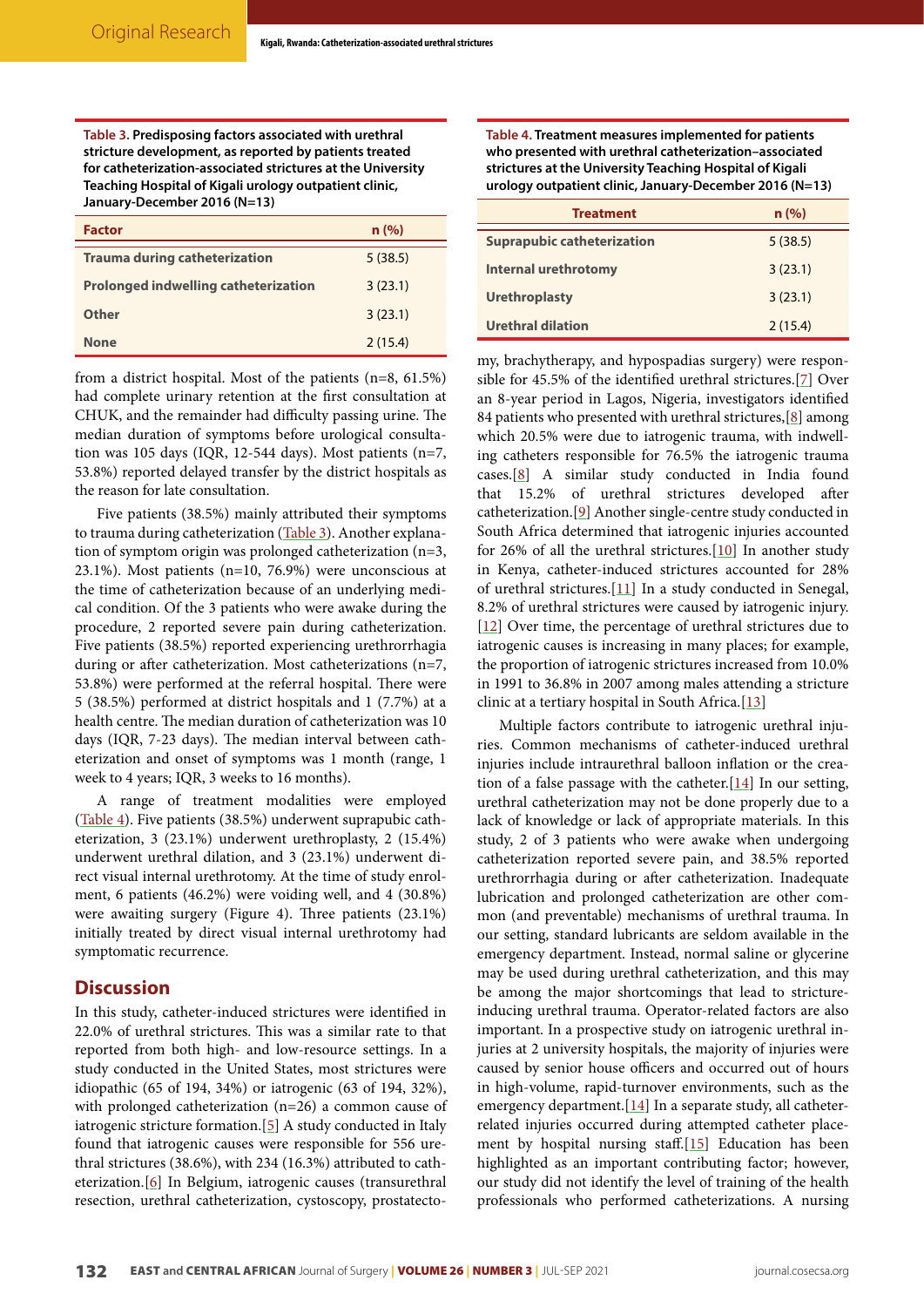education programme was shown to effect a 5-fold reduction in the rate of catheter-related urethral injuries.[[15\]](#page-4-0) Future emergency department surveys to investigate the rates of inappropriate catheter placement, inadequate lubrication during catheterization, and intraurethral ballooning are warranted, with the aim of advocating for informational and educational undertakings for healthcare workers, as well as improved availability of proper lubricants in the emergency department. Although knowledge and attitudes towards urethral catheterization among healthcare professionals were beyond the scope of this study, our findings encourage the development and implementation of clear policies and guidelines on urethral catheterization at each health facility, as well as the administration of regular in-service training using simulation labs.

Overall, 62.5% of our patients presented after having urinary retention, with a median of 105 days between symptom onset and presentation at our facility, which was a similar interval to those reported from other low-resource settings. A study in Senegal found that most patients with urethra strictures presented with complications, such as urinary retention or gangrene of the genitalia or perineum; the mean time from symptom onset to urologic consultation was 20 months.[\[12\]](#page-3-11) The high complication rate seen in the Senegalese patients was attributed to long delays before healthcare consultations, scarcity of healthcare facilities to treat urologic diseases, and a lack of health insurance. $[12]$  $[12]$  $[12]$  All patients included in a study conducted in Nigeria presented with lower urinary tract symptoms, and most (86.9%) presented with complications  $[16]$  $[16]$  $[16]$ ; the mean symptom duration before presentation to a urologist was over 3 years. Factors contributing to treatment delays in Nigeria included patients lacking funds to pay for treatment, delayed investigations, a health-care worker strike, and limited operating theatre space.[\[16](#page-4-1)]

The challenges in urethral stricture management in resource-constrained settings include limited operating theatre space and few urologists, which may delay definitive management. Complications can arise as patients wait for urethroplasty. In a study conducted in Canada, the median wait time for urethroplasty was 151 days.[\[17](#page-4-2)] In our study, the median wait time for urological consultation was 105 days (IQR, 12-544 days), predisposing our patients to many complications while waiting for their strictures to be treated.

#### **Limitations**

This study had several limitations. There were some missing data. To overcome this, we captured the missing information by contacting patients by phone. Additionally, the sample size was small, and this study only included patients who presented to the urology clinic. There may have been many patients who were not referred from the district hospital who could not arrange transport or finances to travel to the referral hospital, or who did not have insurance. This study was conducted at a single tertiary referral hospital in Kigali, and therefore it may not be representative of the entire country. However, as CHUK is a referral hospital with a large catchment area, we believe that our findings are reasonably generalizable.

## **Conclusions**

Although preventable, catheter-induced urethral strictures continue to be burdensome. Healthcare professionals should avoid unnecessary catheterization. To prevent urethral strictures and avoid or mitigate long-term complications, it is imperative to raise awareness among health professionals and advocate for improved availability of adequate equipment to ensure safe and appropriate catheterization.

#### **References**

- <span id="page-3-0"></span>1. Tritschler S, Roosen A, Füllhase C, Stief CG, Rübben H. Urethral stricture: etiology, investigation and treatments. *Dtsch Arztebl Int*. 2013;110(13):220-226. doi:10.3238/ arztebl.2013.0220 [[View Article](https://doi.org/10.3238/arztebl.2013.0220)] [[PubMed](https://pubmed.ncbi.nlm.nih.gov/23596502/)]
- <span id="page-3-1"></span>2. Brandes SB, ed. *Urethral Reconstructive Surgery*. In: Klein EA, ed. *Current Clinical Urology*. Humana Press; 2008. doi:10.1007/978-1- 59745-103-1 [[View Book](https://doi.org/10.1007/978-1-59745-103-1)]
- <span id="page-3-2"></span>3. Ballanger P, Midy D, Vely JF, Ballanger R. Résultats de l'uréthrotomie endoscopique dans le traitement des rétrécissements de l'urèthre. A propos de 72 observations [Results of endoscopic urethrotomy in the treatment of urethral stricture. Apropos of 72 cases]. *J Urol (Paris)*. 1983;89(2):95-99.
- <span id="page-3-3"></span>4. Buckley JC, Heyns C, Gilling P, Carney J. SIU/ICUD consultation on urethral strictures: dilation, internal urethrotomy, and stenting of male anterior urethral strictures. *Urology*. 2014;83(3 Suppl):S18-S22. doi:10.1016/j.urology.2013.08.075 [[View Article](https://doi.org/10.1016/j.urology.2013.08.075)] [[PubMed](https://pubmed.ncbi.nlm.nih.gov/24286602/)]
- <span id="page-3-4"></span>5. Fenton AS, Morey AF, Aviles R, Garcia CR. Anterior urethral strictures: etiology and characteristics. *Urology*. 2005;65(6):1055- 1058. doi:10.1016/j.urology.2004.12.018 [[View Article](https://doi.org/10.1016/j.urology.2004.12.018)] [[PubMed](https://pubmed.ncbi.nlm.nih.gov/15913734/)]
- <span id="page-3-5"></span>6. Palminteri E, Berdondini E, Verze P, De Nunzio C, Vitarelli A, Carmignani L. Contemporary urethral stricture characteristics in the developed world. *Urology*. 2013;81(1):191-196. doi:10.1016/j. urology.2012.08.062 [[View Article](https://doi.org/10.1016/j.urology.2012.08.062)] [[PubMed](https://pubmed.ncbi.nlm.nih.gov/23153951/)]
- <span id="page-3-6"></span>7. Lumen N, Hoebeke P, Willemsen P, De Troyer B, Pieters R, Oosterlinck W. Etiology of urethral stricture disease in the 21st century. *J Urol*. 2009;182(3):983-987. doi:10.1016/j.juro.2009.05.023 [[View Article](https://doi.org/10.1016/j.juro.2009.05.023)] [[PubMed](https://pubmed.ncbi.nlm.nih.gov/19616805/)]
- <span id="page-3-7"></span>8. Tijani KH, Adesanya AA, Ogo CN. The new pattern of urethral stricture disease in Lagos, Nigeria. *Niger Postgrad Med J*. 2009;16(2):162-165. [[PubMed](https://pubmed.ncbi.nlm.nih.gov/19606199/)]
- <span id="page-3-8"></span>9. Mathur R, Aggarwal G, Satsangi B, Khan F, Odiya S. Comprehensive analysis of etiology on the prognosis of urethral strictures. *Int Braz J Urol*. 2011;37(3):362-370. doi:10.1590/s1677-55382011000300010 [[View Article](https://doi.org/10.1590/s1677-55382011000300010)] [[PubMed](https://pubmed.ncbi.nlm.nih.gov/21756384/)]
- <span id="page-3-9"></span>10. van den Heever AP, Lazarus J, Naudé J, Wiechers L, Tsheisi M. Retrospective outcome analysis of urethroplasties performed for various etiologies in a single South African center. *Afr J Urol*. 2012;18:127-30. doi:10.1016/j.afju.2012.03.001 [[View Article](https://doi.org/10.1016/j.afju.2012.03.001)]
- <span id="page-3-10"></span>11. Mugalo EL, Bwombwongo SO, Ayuo PO. Aetiology of urethral strictures at Moi Teaching and Refferal Hospital. *Ann Afr Surg*. 2013;10(1):11-14.
- <span id="page-3-11"></span>12. Fall B, Sow Y, Mansouri I, et al. Etiology and current clinical characteristics of male urethral stricture disease: experience from a public teaching hospital in Senegal. *Int Urol Nephrol*. 2011;43(4):969- 974. doi:10.1007/s11255-011-9940-y [[View Article](https://doi.org/10.1007/s11255-011-9940-y)] [[PubMed](https://pubmed.ncbi.nlm.nih.gov/21442395/)]
- <span id="page-3-12"></span>13. Heyns CF, van der Merwe J, Basson J, van der Merwe A. Etiology of male urethral strictures-evaluation of temporal changes at a single center, and review of the literature. Afr J Urol. 2012;18(1):4-9. doi:10.1016/j.afju.2012.04.009 [[View Article](https://doi.org/10.1016/j.afju.2012.04.009)]
- <span id="page-3-13"></span>14. Davis NF, Quinlan MR, Bhatt NR, et al. Incidence, cost, complications and clinical outcomes of iatrogenic urethral catheterization injuries: a prospective multi-institutional study. *J Urol*. 2016;196(5):1473- 1477. doi:10.1016/j.juro.2016.05.114 [[View Article](https://doi.org/10.1016/j.juro.2016.05.114)] [[PubMed](https://pubmed.ncbi.nlm.nih.gov/27317985/)]